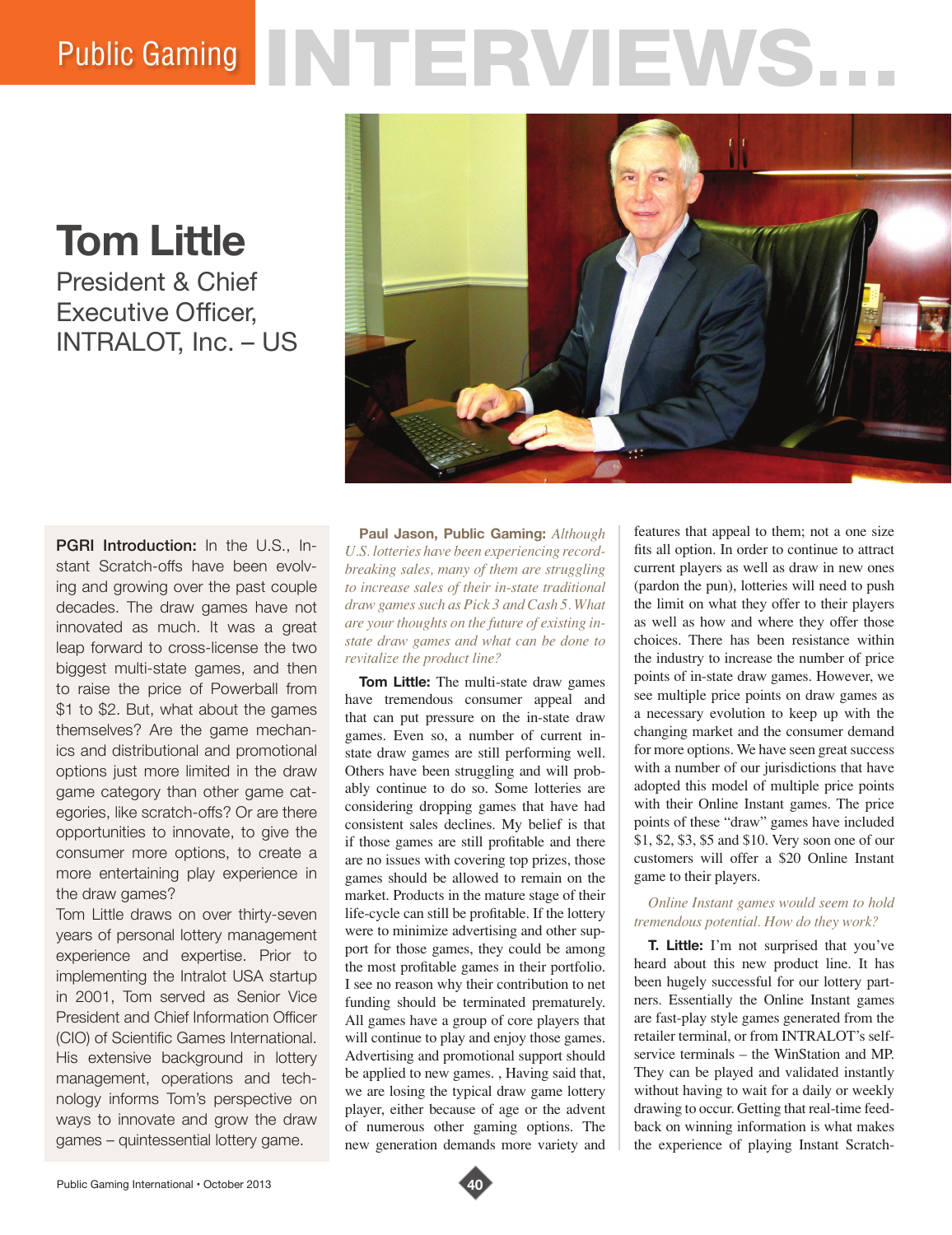ers feel like a true gaming experience, and significantly contributes to their big appeal to consumers. Transferring that attribute to the draw games and giving draws that instant feedback also has the same result of making the experience feel more like a real game and should further enhance their appeal. These Online Instants have multiple price points and are essentially scratch tickets without latex. We have developed games with all types of play styles, from traditional match 3 of 5, to themed games as well as extended-play games. This product line has added as much as an additional \$0.25 in weekly per cap sales that has been completely incremental with no cannibalization of other draw games or instant tickets. We see the opportunities for this category of draw games as a way to attract new players and possibly put a new twist on older style draw games such as Pick 3. Imagine an "instant" Pick 3 drawing available to players where every play has its own drawing with the results shown immediately.

These Instant On-line games also have a significant advantage over multi-state games in that they don't require approval by a number of other lotteries. In the past, that process has been difficult and it can be a very big obstacle to innovation. State lotteries still need to stay aligned with their own in-state set of constituents, but they have much more flexibility and control to innovate and to implement something like an online internet-based draw game.

## *There is much talk about how we need to apply at least some of the principles that have worked so well for scratch-offs over to the draw games. Are there ways to apply these successful principals to draw games?*

**T. Little:** The game mechanics of scratchoffs are quite different than those of draw games. But there are many successful principles that have been developed for scratch tickets that can be applied to draw games as well – like creating games with a variety of different themes, different price points, different odds, different prize levels and top prizes. Those are all attributes that offer a rich canvas for innovation in the draw game category. And INTRALOT has also expanded on the basic principles to differentiate our products from the existing ones so as not to just move dollars from one product to another. Research has shown us that these games fit a unique niche market and do not cannibalize sales from other existing products.

Most people think only of Mega Millions, Powerball and Pick 3 when they think of draw games. The truth is that we can do much more. Just in the last couple of years, INTRALOT has worked closely with its lottery partners to develop new, exciting, and innovative draw games. Our experience has shown us that the most successful strategy, just as it is with instant tickets, is to launch a variety of games with different themes and price points in order to create options for the consumer and attract different demographics. Currently, Online Instants are offered by the Ohio, D.C., Montana, New Hampshire, Vermont, New Mexico and Arkansas Lotteries. The DC Lottery, for example, at any given time, offers more than 20 FastPlay games (Online Instants) on the market with price points ranging from \$1 up to \$10. In addition, our Online Instant Progressive Jackpot games have been experiencing great success in Montana, Arkansas, Ohio and Washington, D.C. These games do not compete with the existing big jackpot games since their jackpot is much smaller. However, the games are still very exciting as they grow in real time with increasing ticket sales. Another feature that players like about the games is that the jackpots are won frequently and that they produce "local" winners. In addition, the odds of winning the jackpot prize in these games are significantly better than multi-state games. Sales of these games have also been helped by another strategy used in the success of scratch games, the self-service lottery terminals.

Another great principle coming from the scratch world is that of "families of games". The D.C. Lottery was the first to offer three draw games under the same umbrella, called "DC Jackpot". Each game has its own price point and prize structure but their sales contribute to a single progressive jackpot. As a result, the jackpot increases much faster, making the game much more interesting. The DC Jackpot game doubled the Lottery's Online Instant sales when it launched and has continued to bring in 50-60% of total Online Instant sales, depending on the jackpot level.

## *You touched earlier on self-service terminals. Aren't lottery players creatures of habit and refuse to buy from anything except their clerk?*

**T. Little:** We've found the response to be quite the opposite. Self-service is a growing trend in every industry globally and lottery is no exception. While there may be a group of traditional players who aren't interested in self-service, we have found them to be a tremendous tool to aid retailers and lotteries. When jackpots are high on Powerball or Mega Millions self-service machines help to reduce lines and wait times for retailers and players. In addition, we have found that providing self-service machines significantly helps to sell lottery into social locations such as bars and taverns that typically do not have

the inclination to be lottery retailers. As we evolve with the new generation of potential lottery players, I see the reliance on self-service growing as more players demand products at the touch of a button.

Recognizing this emerging trend in selfservice, INTRALOT recently introduced the TAPP IT! product line. This line of games allows players to use the touch screen of the MP terminal to choose the game and game parameters (price point, numbers, etc.). Allowing the player to make their own selections within the game gives them the perception of skill and the feeling that they have control over the outcome. Of course, in reality the result of each game play is predetermined by INTRALOT's central system and within seconds the outcome is displayed to the player in high graphic animations and sound. The games give the entertainment experience that the new generation of gamers demand. Non-money casual games have become quite popular. TAPP IT! shares some of the attributes of casual games and so appeals to these new consumer groups. By allowing players to validate their winnings immediately and get credit in the machines up to a configurable amount, they can play additional TAPP IT! and other traditional lottery games as well, producing a rising tide lifts all boats phenomenon.

*It will be interesting to follow the progress of INTRALOT's TAPP IT! line of games because while that product is new to the industry, Self-Service and online instant tickets have been around for some time. To what do you attribute your success with Self-Service and online instant games?* 

**T. Little:** Our success with the online instant tickets comes from the expansion of the product line and the fact that the games themselves have been designed to provide the flexibility to take into account the habits, customs and preferences of local players. For example, bowling is extremely popular in Ohio. For that reason, we developed an EZPlay (Online Instant) game with a bowling theme. It has been a tremendous success in Ohio but it probably wouldn't translate to New Mexico. We can also be experimental with these games because the lower cost to develop and launch the games means there is less risk for the Lottery than with some of their other products. With regard to selfservice machines, success depends on where the machines are placed, and the appeal of the games that are played on them. Lotteries have been placing ITVM's in grocery stores and truck stops for many years. We will continue to try to open up big box stores using self-service equipment. But where we are